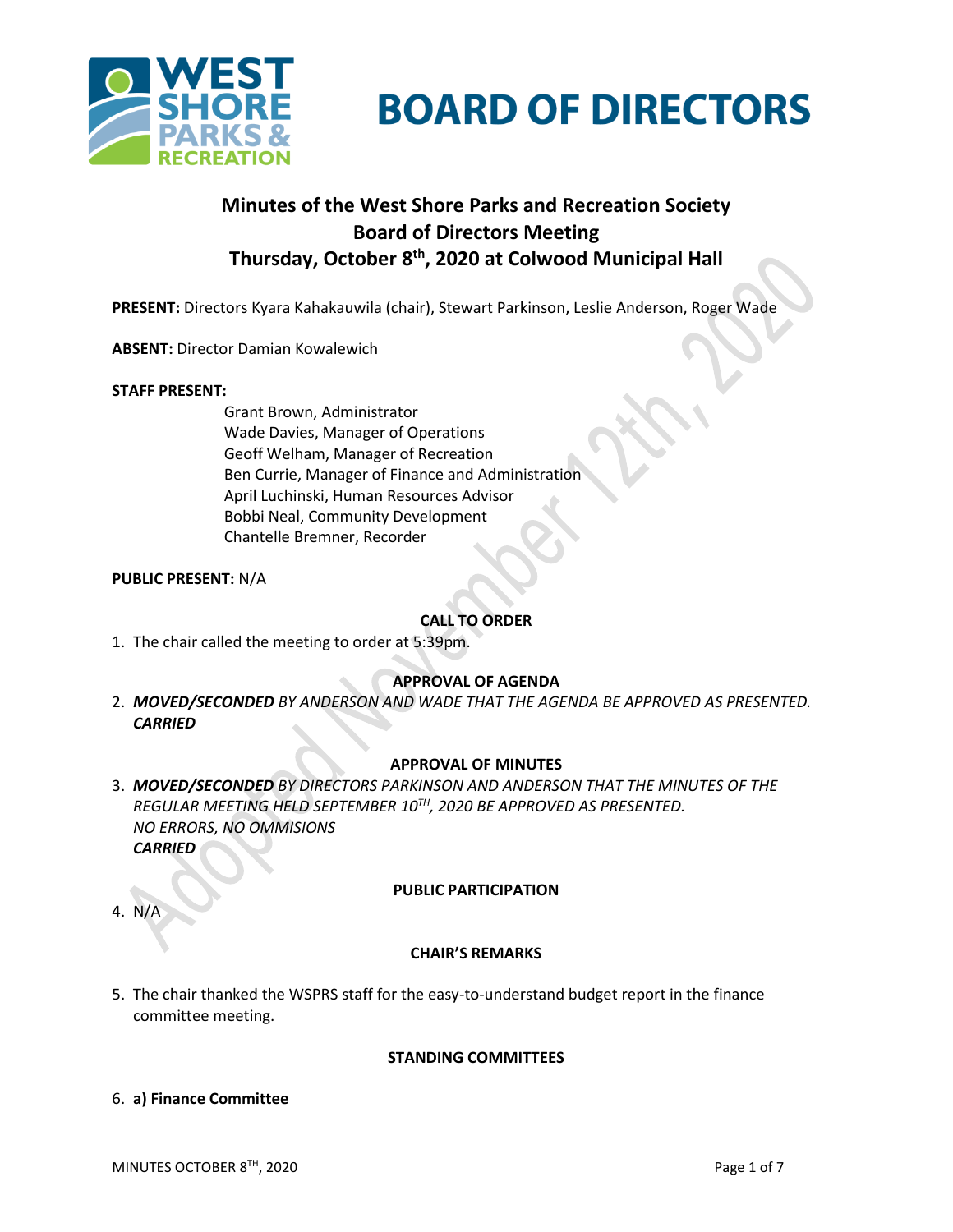*Finance committee chair, Director Stewart Parkinson commented on the following:*

The finance committee is currently reviewing the draft 2021 budget and staff are making a few changes after its review today.

*MOVED/SECONDED BY DIRECTORS WADE AND ANDERSON THAT THE FINANCE COMMITTEE REPORT BE APPROVED AS PRESENTED.*

### **OLD BUSINESS**

### 7. **a) EV Stations**

*Manager of finance and administration, Ben Currie commented on the following:*

Based on recent research, many municipalities are making the switch from offering a free EV station charging service to a payment charging service. More information has been requested from the City of Colwood before presenting further information. Early research favours WSPRS taking over the ownership and maintenance of both of the EV stations located in front of the library and upgrading them to a paid service. The City of Colwood has committed to upgrading one of the stations while WSPR would upgrade the other.

It was mentioned by staff when asked by the board, that an upgrade to a paid service station costs \$20,000.

### **b) Grant Application for Skatepark Development**

*WSPR community development staff member, Bobbi Neal commented on the following:*

WSPR has applied for the Investing in Canada Infrastructure Program – Community, Culture and Recreation grant. WSPRS staff require a board resolution to complete the application. The resolution must state that the WSPRS board supports the grant application and commits to its share of the project valued at \$376,250.

If successful in receiving the grant funding, the original monetary ask from each municipality will be lowered by 20%.

The grant aims to create infrastructure projects that offer free outdoor activities that communities can enjoy while many restrictions have been put in place due to COVID-19. A skatepark was sited as an example of the perfect infrastructure project.

*MOVED/SECONDED BY DIRECTORS PARKINSON AND ANDERSON THAT THE WSPRS BOARD OF DIRECTORS SUPPORTS STAFF'S APPLICATION FOR THE CANADA INFRASTRUCTURE PROGRAM – COMMUNITY, CULTURE, AND RECREATION GRANT AND COMMITS TO ITS SHARE OF THE PROJECT VALUED AT \$376,250.00 CARRIED*

*Administrator, Grant Brown commented on the following:*

WSPRS staff would like to apply for the Investing in Canada Infrastructure Program: COVID-19 Resilience stream grant which would support 100% of the project costs.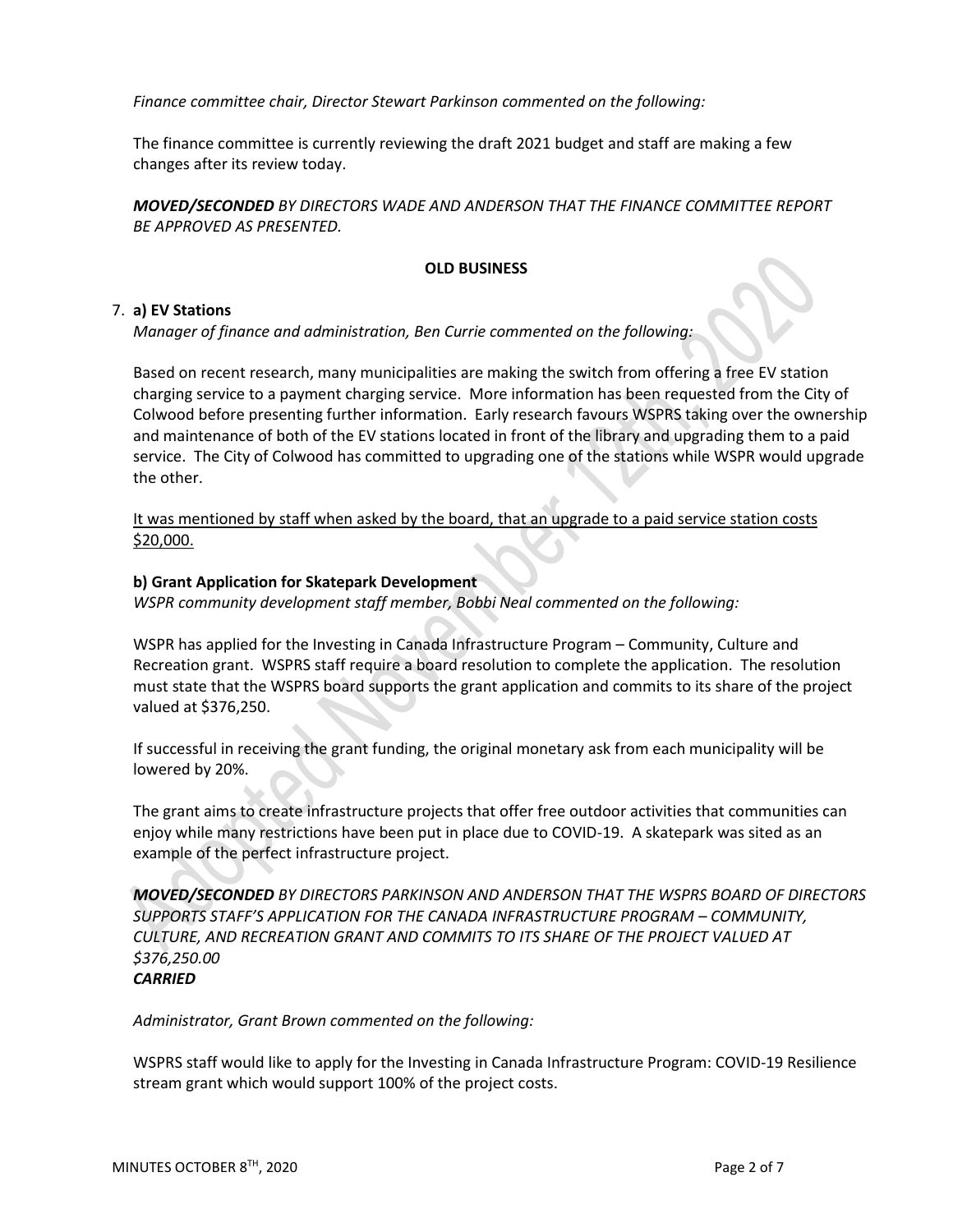*MOVED/SECONDED BY DIRECTORS PARKINSON AND WADE THAT THE WSPRS BOARD OF DIRECTORS SUPPORTS STAFF'S APPLICATION FOR THE INVESTING IN CANADA INFRASTRUCTURE PROGRAM: COVID-19 RESILIENCE STREAM GRANT. CARRIED*

#### **c) Library Lease Agreement**

*Administrator, Grant Brown commented on the following:*

There will be no impact on the requisition ask each year. Funds will be received directly for the maintenance services WSPRS provides the library.

The capital funding, originally held in trust by the library will now be held in trust by WSPR.

#### **NEW BUSINESS**

8. **N/A**

### **FOR INFORMATION**

#### 9. **a) JDF Arena Improvement Project**

*Manager of operations, Wade Davies commented on the following:*

Updates include:

- The schematic design is 100% completed and the design development is 50% completed.
- A new ice pit is being added outside the Zamboni bay.
- The updated seating will include a total of 598 seats.
- The players' benches will be re-located to the same side as the stands.

The Westshore Wolves have expressed interest in re-locating from the Q Arena to the JDF Arena once the upgrades have been completed.

Construction will most likely begin mid-December/early January 2021.

# **b) JDF Childcare Centre Project**

*Manager of recreation, Geoff Welham commented on the following:*

Construction manager is Heatherbrae Builders. The core team is complete with sub-contractors in the areas of architecture, electrical, plumbing, landscaping, sprinklers, and kitchen design.

Sprinklers were not included in the preliminary considerations for this project, but are now being included, which will bring the building up to code.

Drawings will be completed for early November.

The Hazmat and Demo request for quotation is out to tender currently.

The parks department has started demolition on the gardens that will become the outdoor play space.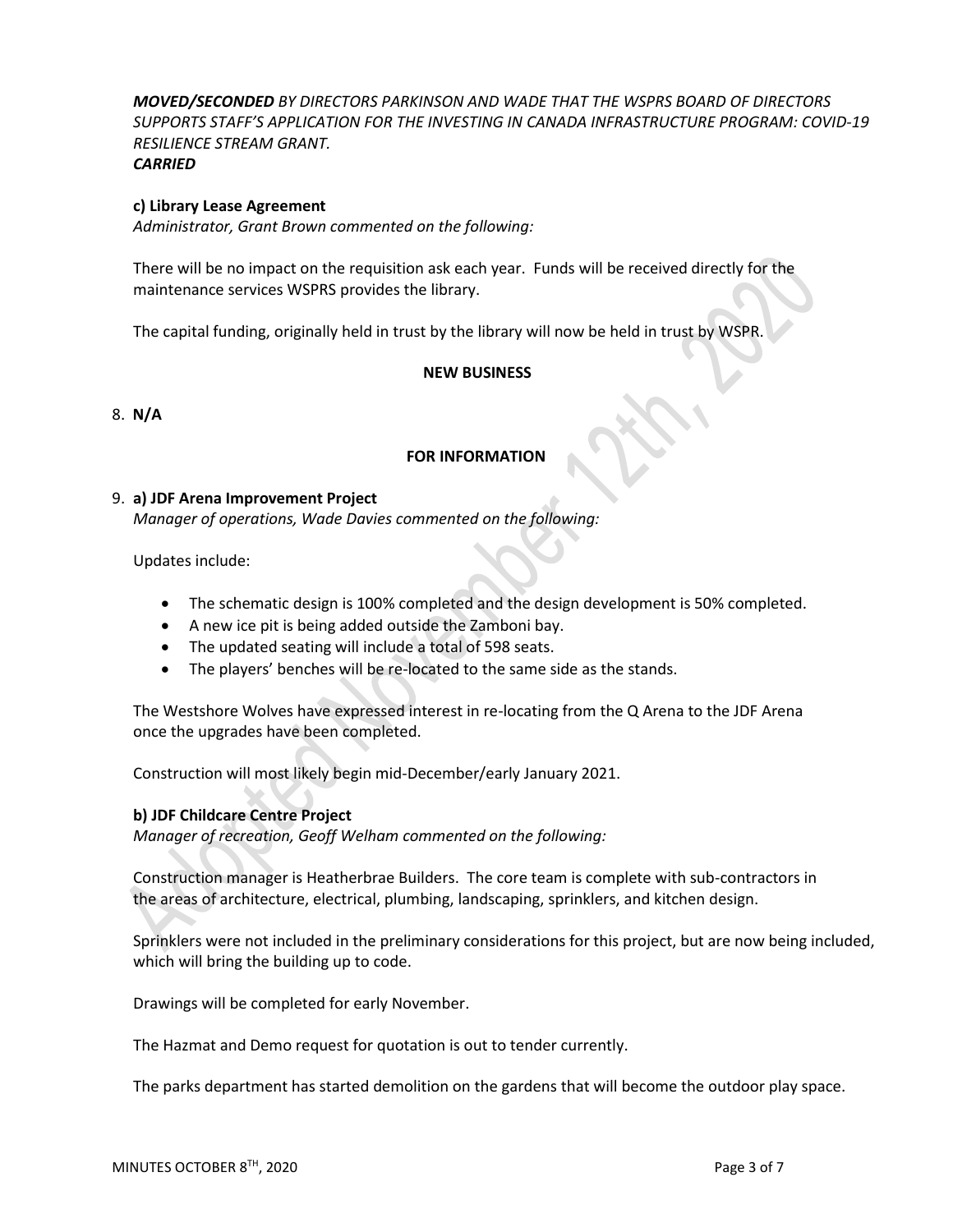## **c) Administrator's Report**

*Administrator, Grant Brown commented on the following:*

# **Administration/Human Resources**

The evaluation of the Recreation Management Software RFP is reaching its conclusion. Staff have found reaching the vendor-provided references challenging as many organizations have reduced their staffing levels, leading to delays in responses to our questions.

The review and adjustment of our Working from Home Policy is underway to account for child care challenges and illness due to the new standards schools put in place, as well as evolving WorkSafe standards in response to COVID-19.

58 of the 196 auxiliary staff that were laid off due to Covid-19 have been brought back to work.

# **Operations**

### **Maintenance**

In the past month, maintenance has been working hard on the two grant projects currently underway. Reviewing plans and making recommendations for both projects to ensure we are considering the practical operating needs for the future.

The Q Center condenser reached the end of its life and was replaced recently which gave us the opportunity to replace some aging portions of the electrical system attached to this unit and also add some new ammonia valves to make the system safer. A shaft and bearing issue on compressor #1 required a shut down and the replacement of some parts. The brine pony pump for the refrigeration system has also reached the end of its life and was replaced.

The ducting, piping, controls and electric work was completed on the pool's new air handling unit with the energy recovery portion of the system currently being assembled. With the pool currently closed, staff have taken advantage of the time to have some of the pumps and other portions of the mechanical system serviced and cleaned up. Plans have been put into place to replace the leisure pool's main filtration system as this piece of equipment has reached the end of its life.

A new and more reliable air conditioning unit was installed in the server room to ensure it is kept at an optimal temperature.

The JDF Arena has had some vital work done on the refrigeration system including the replacement of outdated valves and piping. This has made the system safer to work on and maintain. Work continues in the JDF refrigeration plant to prepare it for the large renovation to the rink and brine systems. All three heat pumps at the Centennial Center have been replaced with modern and more energy-efficient units. Work is now ongoing to set up the connection to our DDC system and integrate these new units with the rest of our system. Lots of planning and logistics are also going into the Centennial Centre to prepare for the move of the pottery studio. This includes upgrades to the electrical service and plumbing system along with new flooring, walls, cabinets and equipment. Updates to our preventative maintenance plan for the entire electrical grid on site is underway. We are working closely with Emery Electric to go over this plan and be sure that as our electrical system continues to age that we are on top of all the maintenance concerns. This work has gone in parallel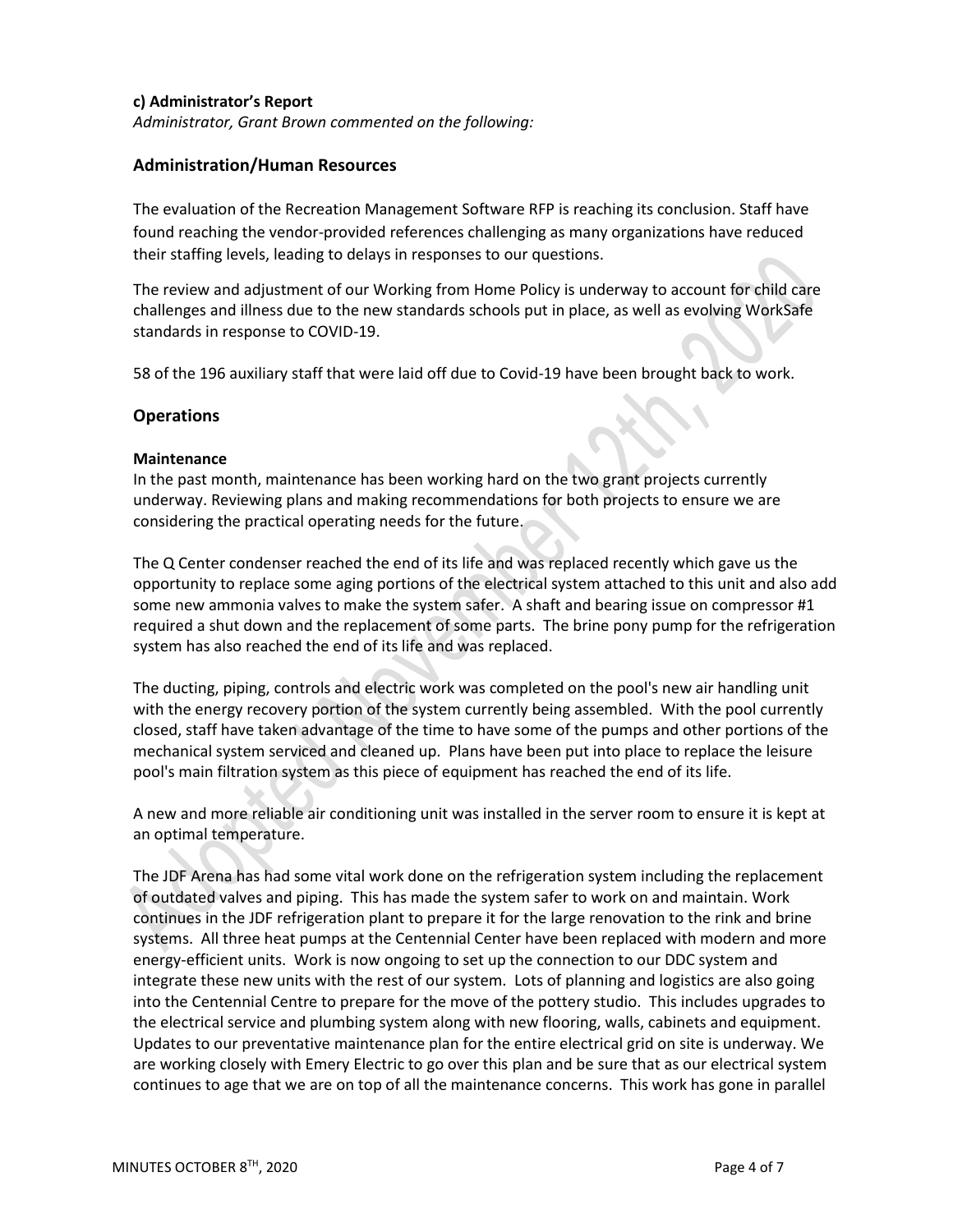with a re-vamp of our entire preventative maintenance system and our service and repairs records, which will make our systems more efficient and help to streamline record keeping.

We have been working with TSBC (Technical Safety BC) to inventory our equipment and ensure everything is up to date and certifications are properly displayed. We are finishing up our yearly service for all main water lines into the buildings and are working with the CRD on our back-flow prevention. We offered a pool operation course on site for the RFABC, to help in training maintenance staff on pool operation.

The transformation of the curling rink into the new indoor sports complex has been completed. Change cubicles were installed and the flooring has been replaced. The existing stand-alone electrical room was properly sealed to fix a water leak. The Seniors' annual maintenance has been completed in time for programs to begin and VIHA to utilize the space they are renting.

Sanitation has increased with use and protocols were established for program crossover. The equipment and fixtures have been removed from the second floor of JDF in preparation for demolition of the space.

# **Parks**

Field usage has picked up as the fall sports seasons have begun. The golf course has seen the aeration of the tee boxes and fairways, with work on the greens beginning shortly. Staff are preparing the gardens for the fall and winter.

# **Programs**

# **Community Recreation**

The beginning of September saw the community recreation team quickly pull together 4 extra days of camp to cover the delay in the start to the school year. 98 children took advantage of the extra summer fun over the 4 days.

The afterschool care program started on September 14<sup>th</sup> with 120 children picked up daily from 12 different schools on 5 different bus routes. Logistics for picking up the children were made harder this year as a couple of schools staggered release times and extended the gradual entry for kindergarten children.

The 10-month preschool programs also started up again in September. The daily registration option for both Licensed programs and the outdoor based nature preschool allows parents to sign up for one program or mix and match programs to best fit their child's needs. The 2.5, 3 or 4-hour programs offer lots of time outside and foster physical, intellectual and social growth and provide opportunities for social interaction, team work and encourage creativity, flexibility and curiosity.

Staff have been working hard to create and implement new COVID-19 policies and procedures in order to safely reopen the pottery studio. Pottery classes and the new 'open time' sign up slots are full and all volunteers and participants have received safety orientations prior to their sessions commencing.

# **Fitness and Weights**

September saw further expansion of fitness programs and services. Weight room use continues to be by reservation only. An additional 7 sessions per week were added to the schedule, with the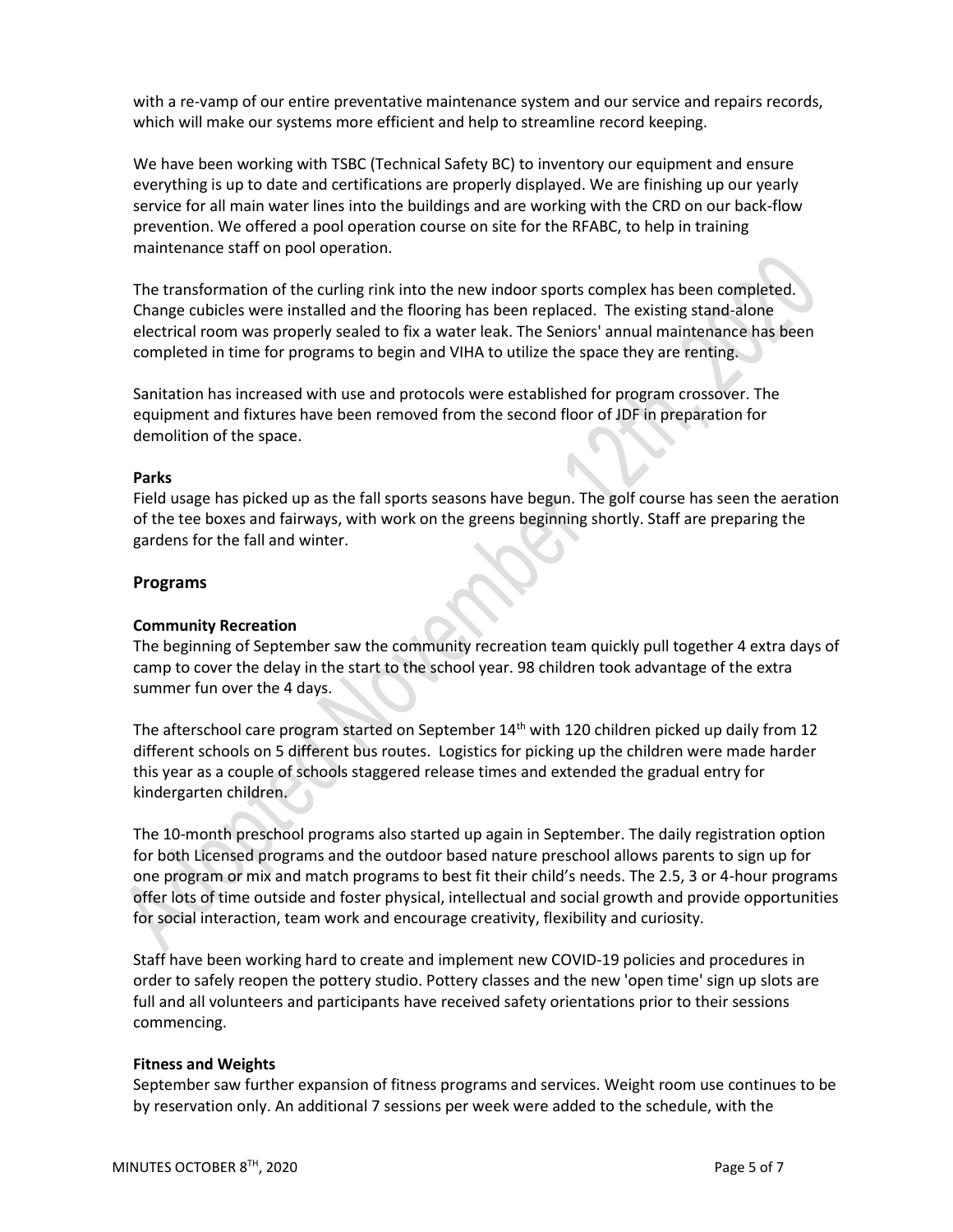expansion of facility hours to include Sundays for the first time since re-opening. Rehabilitation, personal training services, and weight room orientations have resumed with additional safety measures in place. Staff have managed to schedule 35 fitness classes per week including Yoga, The Biggest Winner, Zumba, Jazzercise, and Indoor Cycling. Classes are offered either as a registered series, or as single classes which must be reserved in advance to ensure Public Health guidelines are adhered to.

# **Sports**

The golf course continues to have a great year with 5830 rounds in August. September started with a bang and the course had a record revenue day at \$4012.60 on September 2<sup>nd</sup>.

The Q Centre is in full swing and almost at 100% capacity each day. The exhibition schedule for the BCHL (Grizzlies) and VIJHL (Wolves) has now begun with a handful of games already being played.

WSPR and JDF Minor Hockey have teamed up with the WHL to offer a modified combine October 16- 18 for 11-18-year olds. The combine will use the Q Centre and the Indoor Sports Complex. WSPR is looking to grow this relationship into the future.

Phase 3 has allowed more flexibility for sport organizations. As the weather starts to get worse and the daylight shortens the Indoor Sports Complex is getting busier with soccer, dryland training and ball.

The JDF Arena has been used for meetings and some other programs while we wait for construction to begin. Since the closing of the JDF Arena, staff have been creative and are going to offer skate sharpening out of the Golf Pro Shop.

# **Food & Beverage**

September has been an exciting month for food and beverage in reaching over 8000 frozen meals sold or donated to vulnerable members of the community since the inception of this project in April. This was possible with the support from the Good Food Access Fund and the Breakfast Club of Canada funding we received totalling almost \$30,000.

The Breakfast Club of Canada funding also enabled us to support our Summer camp team with a grab bag of snacks the leaders carried with them for hungry kids and enabled us to provide a weekly free lunch to the children approved for subsidy for camp funding.

Over the summer months we've developed and strengthened partnerships with The Salvation Army, Island Metis, The Boys and Girls Club, Island Health and SD62. It has been very rewarding for our team to be part of helping the community.

Recently, we have been very fortunate to receive \$20,000 in Loblaws Grocery Gift Cards, through our previous funding with the Good Food Access Fund, which we are working with our community partners to distribute to members of the community in need.

# *FOR INFORMATION ONLY*

*MOVED/SECONDED BY DIRECTORS PARKINSON AND ANDERSON THAT THE REPORT BE RECEIVED AS PRESENTED. CARRIED*